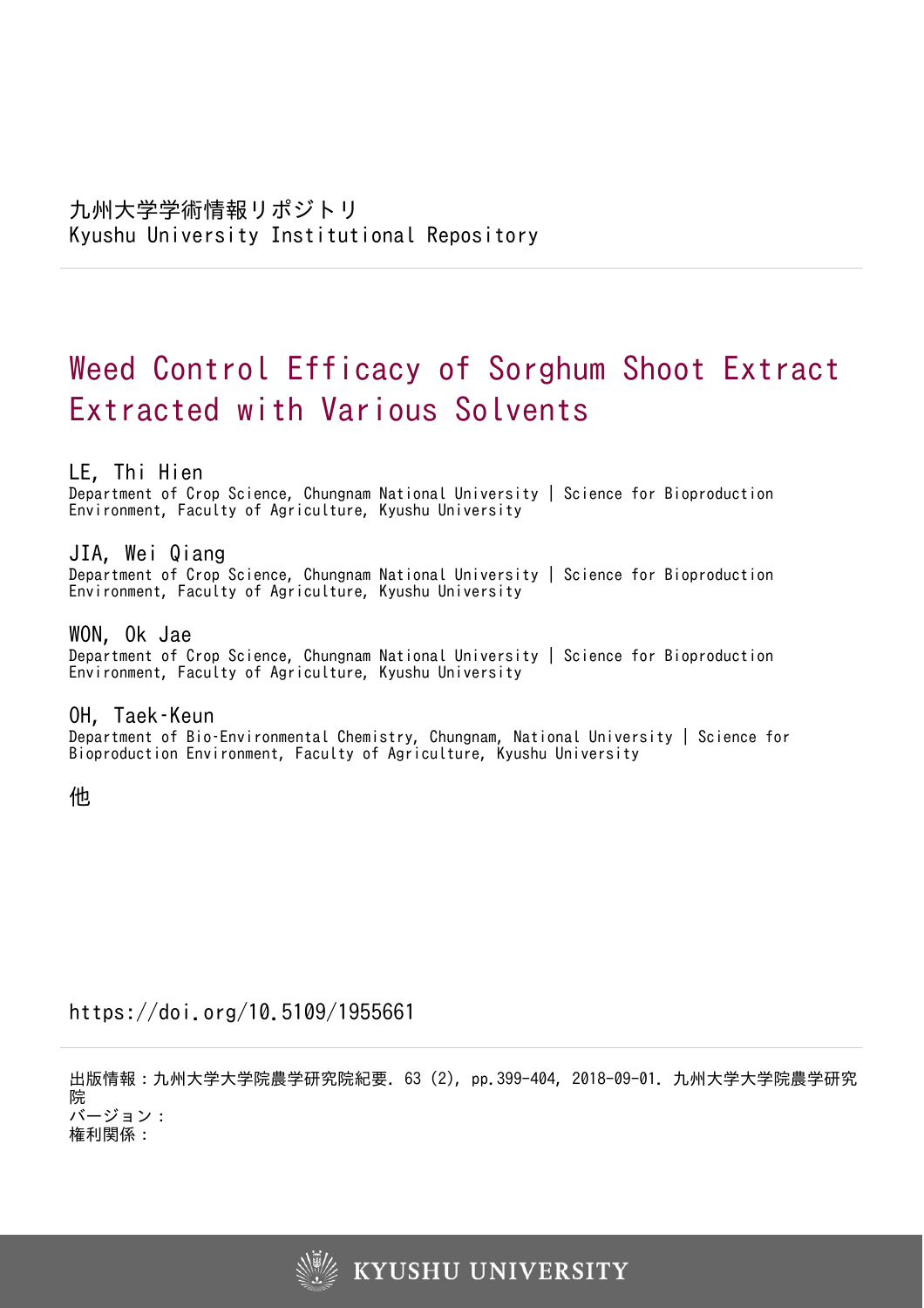# **Weed Control Efficacy of Sorghum Shoot Extract Extracted with Various Solvents**

# Thi Hien LE<sup>1†</sup>, Wei Qiang JIA<sup>1†</sup>, Ok Jae WON<sup>1</sup>, Taek–Keun OH<sup>\*2</sup>, Yoshiyuki SHINOGI<sup>3</sup>, **Kee Woong PARK1 \* and Jeung Ju LEE4**

Science for Bioproduction Environment, Faculty of Agriculture, Kyushu University, Hakozaki 6–10–1, Higashi–ku, Fukuoka city 812–8581, Japan (*Received April 28, 2018 and accepted May 8, 2018*)

The application of allelopathy in sustainable agriculture was suggested as an environmentally friendly tool to manage weed infestation. This study aims to determine the phenolic compounds in the sorghum shoot extracts by liquid:liquid extraction using various solvents (ethanol, ethanol–chloroform, ethanol–hexane, ethanol–ethyl acetate, and ethanol–methylene chloride) and to assess weed control efficacy of the sorghum extracts. Analysis of the phenolic compounds indicated that ethanol–ethyl acetate fraction contained highest phenolic compounds. Bioassay using four weed species, *Abutilon avicennae*, *Digitaria sanguinalis*, *Amaranthus retroflexu*, and *Echinochloa crus–galli* indicated that the extracts significantly inhibited the germination and growth of four weed species. In addition, the sorghum extracts had post–emergence activity for the weed species. Based on field studies, the sorghum shoot extract at  $1 \cancel{g/m}$  concentration and three times of applications at 7, 14, and 21 days after tillage controlled weeds more than 90% of untreated control. Based on the high herbicidal efficacy of the sorghum shoot extract extracted with ethanol–ethyl acetate, the sorghum extract is a promising material and might be used as a natural herbicide in the organic farming system.

**Key words**: Natural herbicide, Phenolic compound, Sorghum shoot, Weed control

#### INTRODUCTION

Modern agriculture focuses on sustainable development and weeds have always been a major challenge in crop production (Hwang *et al*., 2017). If weeds are not adequately controlled, they can cause substantial losses in agricultural production. Annual worldwide losses by weeds were estimated at 10–15% of attainable production among the principal food sources (Abouziena and Haggag, 2016). The abuse of chemicals for weed control in agricultural production has caused serious damages to crops and the environment like unsafe agricultural foods and human health problems (Blair *et al*., 1992; Nazarko *et al.*, 2003; Hien *et al.*, 2015). In addition, the over–use of herbicides can induce resistant plants, which can reproduce and become dominant in the population (Bo *et al.*, 2017).

Recently, allelopathy has emerged as one of the possible alternatives to existing herbicides for sustainable weed management. Allelopathy, which was described the stimulatory or inhibitory impact of any biochemical interaction between plants (Rice, 1984; Molisch, 1937). The application of allelopathy in agriculture was suggested as an appropriate tool to manage weed infestation in agricultural production (Purvis *et al.*, 1985; Cheema 1988). Allelopathy offers potential for biorational weed control through the production and release of allelochemicals from leaves, stems, roots, flowers, and seeds of living or decomposing plant materials (Salhi Nasrine *et al*., 2011). Under appropriate conditions, allelochemicals may be released in quantities that can suppress developing weed seedlings and often exhibit a selectivity similar to that of synthetic herbicides (Weston, 1996). The suppression of weeds by allelopathy of crops can be exploited to improve effectiveness and sustainability of weed management in crop production (Amb and Ahluwalia, 2016).

Among the plants with allelochemical contents, sorghum [*Sorghum bicolor* (L.) Moench] is an allelopathic species that suppresses the growth of weeds (Won *et al*., 2011). The allelopathic potential of sorghum was reported and well documented by several investigators (Panasiuk *et al*., 1986; Einhellig and Souza, 1992). Chemical constituents of sorghum include tannins, phenolic acids, anthocyanins, phytosterols, and policosanols (Awika and Rooney, 2004). Among these chemicals, phenolic acids have been most frequently identified as phytotoxins (Blum, 1996). A review of literature indicated that water extracts of different plant parts of potential allelopathic crops had significantly suppressive effects on the growth of weeds (Ashraf and Akhlaq, 2007). Water extract of mature sorghum plants were used by (Cheema and Khaliq, 2000) and they reported that foliar application of this extract reduced weed biomass by 35–40%, and increased wheat yield by 10–21%. Sorghum root exudates reduced growth of various weed species at a very low concentration (Roth *et al*., 2000).

Therefore, in this study we optimized extraction

<sup>1</sup> Department of Crop Science, *Chungnam National University*, Daejeon 34134, Korea

<sup>2</sup> Department of Bio–Environmental *Chemistry, Chungnam National University*, Daejeon 34134, Korea

<sup>&</sup>lt;sup>3</sup> Department of Bioproduction Environmental Sciences, Faculty of Agriculture, *Kyushu University*, Hakozaki 6–10–1, Higashi– Ku, Fukuoka City 812–8581, Japan

<sup>4</sup> Department of Plant Medicine, IALS, *Gyeongsang National University*, Jinju 660–701, Korea

<sup>†</sup> These two authors contributed equally to this work and should be considered co–first authors

<sup>\*</sup> Corresponding author, E–mail: ok5382@cnu.ac.kr(T. K. Oh) parkkw@cnu.ac.kr (K. W. Park)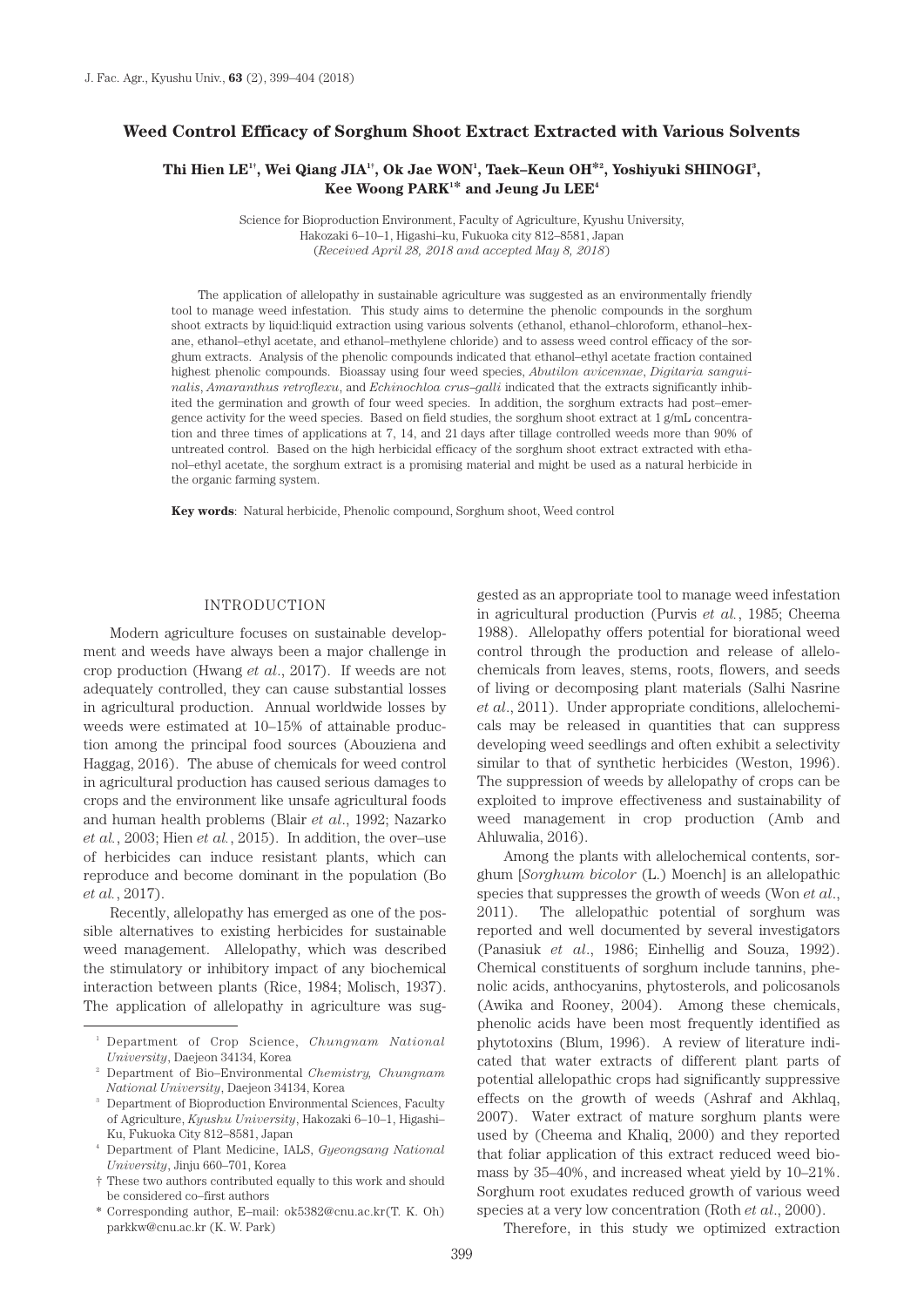method for sorghum shoot using various solvents and to explore the possibility of using it as a weed control agent in agriculture.

## MATERIALS AND METHODS

#### **Plant materials**

Sorghum cultivar named 'Hwangumchal' was collected from the National Institute of Crop Science, JeonJu, Korea; then it were dried at farm of Chungnam National University and chaffed into 2–3 cm using fodder and crushed and powderized by blender machine.

#### **Sorghum shoots extraction**

Firstly, 100 g sorghum powder were soaked and shaken with 500 ml of ethanol for 24 hours at room temperature, forming a solid–liquid mixture. The solid residue was then filtered out and the remaining solution was divided into five equal–volumes and the solvents were subsequently evaporated. Secondly, the mixture remaining post evaporation was extracted by dissolving them into various solvent solutions and distilled water, eluted at  $50\% : 50\%$  including chloroform (CHCl<sub>3</sub>), hexane  $(C_6H_{14})$ , ethyl acetate  $(C_2H_5$ –OOC–CH<sub>3</sub>), and methylene chloride ( $CH<sub>2</sub>Cl<sub>2</sub>$ ). These solutions were separated into two liquid phases (polar and non–polar fractions), from which the polar phase was removed. The remaining non–polar phase was evaporated completely and subsequently dissolved into distilled water for quantitative analysis of the total phenolic content by HPLC. Finally, extracts were obtained in five solvent systems, which referred to as 'ethanol', 'ethanol–chloroform', 'ethanol– hexane', 'ethanol–ethyl acetate', and 'ethanol–methylene chloride', respectively.

# **High–performance liquid chromatography (HPLC) analysis of phenolic compounds**

The sorghum extracts obtained by using five various solvent systems including 'ethanol', 'ethanol–chloroform', 'ethanol–hexane', 'ethanol–ethyl acetate', and 'ethanol– methylene chloride' were analyzed by HPLC on C18 column (250 mm×4.6 mm), using acetonitrile and acetic acid as mobile phase. The flow rate was set at 1.0 mL/min and the injection volume was  $20 \mu L$ . All samples were run in triplicate.

#### **Application of sorghum extracts on weeds**

#### *Germination studies under laboratory conditions*

Four weed species including: *Echinochloa crus– galli, Digitaria sanguinalis, Abutilon avicennae*, and *Amaranthus retroflexus* were used to study the effectiveness of sorghum shoot extract for germination inhibition. Inhibition of germination was evaluated under treatment with various concentrations (1 g/mL; 0.5 g/mL; 0.25 g/mL) (1 g/mL: 1 g dry–weight sorghum–equivalent per 1 mL extract) of the extracts. The experiment was conducted as follows: Weed seeds were placed on filter papers (Hyundai 10, 50 mm) in a petri dish (60×15 mm) and then sorghum extract (5 mL) was put in a petri dish. The control received only distilled water. Treatments

were placed in a growth chamber (set at: 25ºC, 4000 lux, illumination period: 7:00 – 19:00). After seven days, plant numbers were determined. Three replicates were done. *Herbicidal activity of sorghum shoot extracts under greenhouse conditions*

This bioassay, which involved two experiments (Different sorghum extracts from five solvents and various sorghum shoot extract concentrations) was conducted in the greenhouse. First experiment five prepared extracts ('ethanol', 'ethanol–chloroform', 'ethanol– hexane', 'ethanol–ethyl acetate', and 'ethanol–methylene chloride') were tested herbicidal activity on four weed species (*A. avicennae, D. sanguinalis, A. retroflexus,*  and *E. crus–galli*). Second experiment, the extract with the best herbicidal activity was identified and was applied with various concentrations in post–emergent studies. Then, this extract was set as original concentration (1 g/mL and its dilutions of 50%, 25%, 12.5%, and 6.25% were made (0.5, 0.25; 0.125; 0.0625 g/mL), respectively (1 g/mL: 1 g dry–weight sorghum–equivalent per 1 mL extract). Weeds were grown in the greenhouse at a temperature of  $25 \pm 5$  °C, water irrigation was kept for moisture continuity. Three replicates were used. When the 2–3 weed leaf stage appeared, the sorghum extracts were sprayed on these weeds. After one week, the shoot of each weed specie was collected for biomass determination.

## **Field studies**

This experiment was conducted in the Experimental Farm of Chungnam National University, Korea. The field was divided into plots with an area of  $0.25 \text{ m}^2$ . The arable land was tilled by conventional methods. A completely randomized design with three replicates was used. In addition, control plots were treated with distilled water only. The extract most efficient in controlling the weeds was identified and used as the treatment.

### **Study of soil application under field conditions**

After soil tillage, 25 mL of sorghum shoot extract at 1 g/mL concentration was sprayed onto the soil (following the formula 1000 L/1 ha) (1 g/mL: 1 g dry–weight sorghum–equivalent per 1 mL extract). The treatments were as follows: one–time application, 7 days after tillage; sprayed two times, 7 days apart, at 7 and 14 days after tillage; sprayed three times, 7 days apart, at 7, 14, and 21 days after tillage. Twenty–eight days after treatment, weeds of each plot were collected and the effectiveness of sorghum extract to control the weeds from each treatment plot was assessed.

## **Study of foliar application under field conditions**

For foliar application in the field, weeds were grown in the field. At the 2–3 leaf stage, sorghum extracts at various concentrations (1; 0.5; 0.25 g/mL) were sprayed on four weed plots (1 g/mL: 1 g dry–weight sorghum– equivalent per 1 mL extract). Twenty–eight days after treatment, weeds of each plot were collected and the effectiveness of sorghum extract to control the weeds from each treatment plot was evaluated.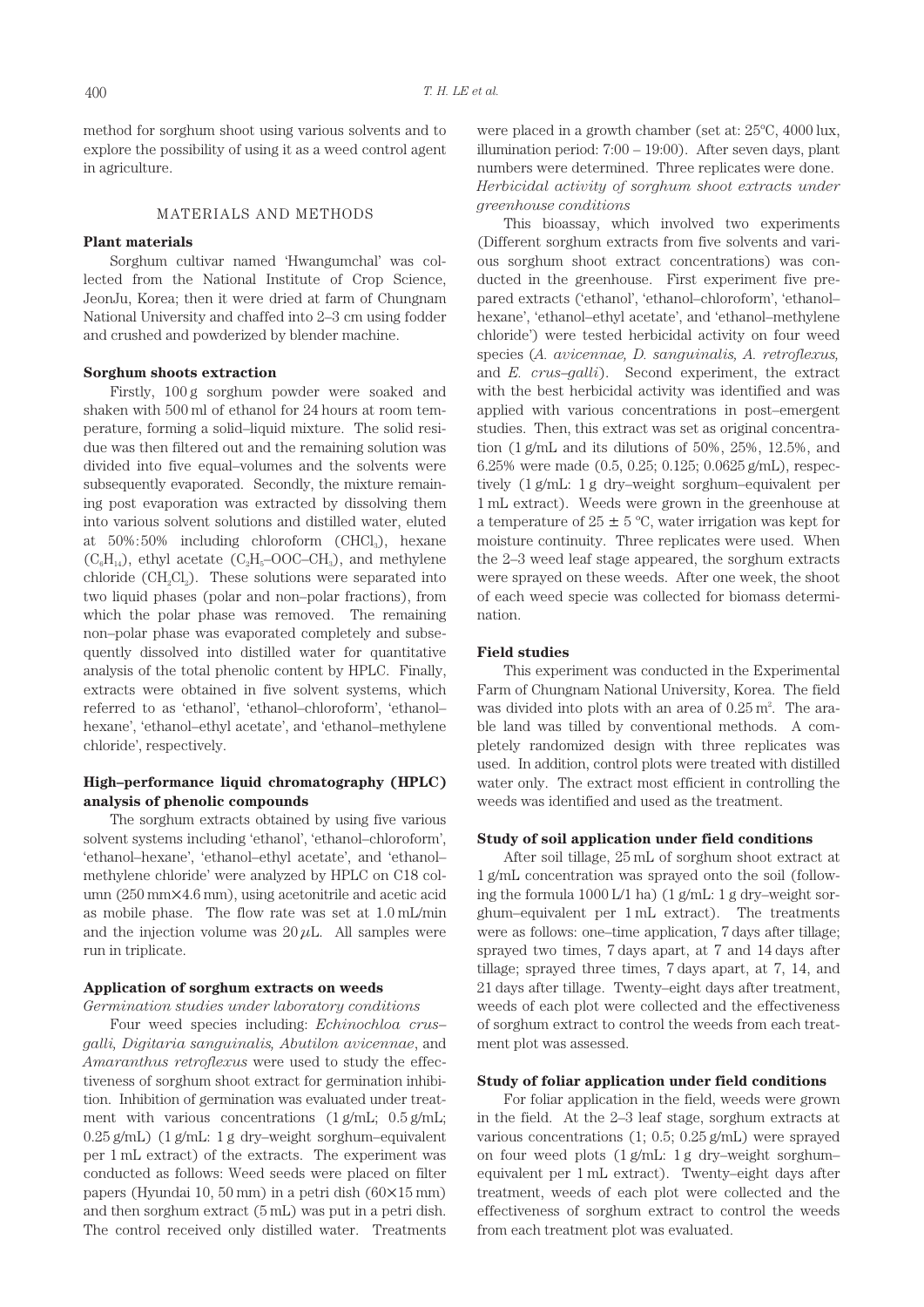# RESULTS

# **Analysis of the phenolic compounds in sorghum extracts**

Phenolics are the most common water–soluble allelochemicals and play a significant role in plant–plant interactions including allelopathy (Batish *et al*., 2007a, b; 2006b). In this study, upon HPLC analysis seven phenolic compounds including 4–hydroxybenzoic acid, chlorogenic acid, caffeic acid, p–coumaric acid, ferulic acid, benzoic acid, and kaempferol were identified from sorghum shoot. All these phenolic compounds are known as phytotoxins and widely implicated in allelopathic studies, and even effected the growth of weeds (Dharmraj, 1998). The results showed that the sorghum extract using 'ethanol–ethyl acetate' had the highest amount of phenolic compounds compared to other solvents (Table 1).

### **Effect of sorghum shoot extract on weeds**

*Germination studies under laboratory conditions* Results from the present study (Table 2) indicated that sorghum shoot extracts have inhibitory activity on weed seed. The ethanol–ethyl acetate fraction contained the compounds with the greatest herbicidal activity. The extract from ethanol–ethyl acetate inhibited root

**Table 1.** Identification and quantification of phenolic compounds in sorghum extracts using various solvents

| Phenolic<br>compounds | <b>Solvents</b> |                           |                       |                              |                                   |  |
|-----------------------|-----------------|---------------------------|-----------------------|------------------------------|-----------------------------------|--|
|                       | Ethanol         | $Ethanol -$<br>Chloroform | $Ethanol =$<br>Hexane | $Ethanol =$<br>Ethyl acetate | $Ethanol -$<br>Methylene chloride |  |
| 4-hydroxybenzoic acid | $2.34 \pm 0.28$ | $0.92 \pm 0.09$           | $0.91 \pm 0.02$       | $5.19 \pm 0.75$              | $1.76 \pm 0.11$                   |  |
| Chlorogenic acid      | $0.66 \pm 0.04$ | $0.51 \pm 0.01$           | $0.51 \pm 0.01$       | $0.57 \pm 0.07$              | $0.45 \pm 0.04$                   |  |
| Caffeic acid          | $0.05 \pm 0.00$ | $0.05 \pm 0.01$           | $0.06 \pm 0.00$       | $0.09 \pm 0.01$              | $0.06 \pm 0.00$                   |  |
| p-coumaric acid       | $0.41 \pm 0.03$ | $0.17 \pm 0.03$           | $0.21 \pm 0.00$       | $0.82+0.11$                  | $0.41 \pm 0.12$                   |  |
| Ferulic acid          | $0.05 \pm 0.01$ | $0.06 \pm 0.01$           | $0.04 \pm 0.00$       | $0.14 \pm 0.03$              | $0.10 \pm 0.00$                   |  |
| Benzoic acid          | $3.12 \pm 0.12$ | $2.14 \pm 0.21$           | $1.51 \pm 0.11$       | $2.76 \pm 0.13$              | $2.45 \pm 0.21$                   |  |
| Kaempferol            | $0.01 \pm 0.00$ | $0.02 \pm 0.00$           | $0.02 \pm 0.00$       | $0.02 \pm 0.00$              | $0.02 \pm 0.00$                   |  |
| Total                 | $6.64 \pm 0.28$ | $3.89 \pm 0.30$           | $3.26 \pm 0.12$       | $9.58 \pm 0.71$              | $5.26 \pm 0.45$                   |  |
|                       |                 |                           |                       |                              |                                   |  |

The value are mean  $[mg/g] \pm$  standard deviation

**Table 2.** Inhibition of germination by using various sorghum shoot extracts from 'ethanol', 'ethanol–chloroform', 'ethanol–hexane', 'ethanol–ethyl acetate', and 'ethanol–methylene chloride) on weed species

| Solvents                        |                          | Inhibition of germination on weed species |                          |                          |                              |
|---------------------------------|--------------------------|-------------------------------------------|--------------------------|--------------------------|------------------------------|
|                                 | Concentrations<br>(g/mL) | Abutilon<br>avicennae                     | Digitaria<br>sanguinalis | Amaranthus<br>retroflexu | Echinochloa<br>$crus$ -qalli |
| Ethanol                         | 0.25                     | $53.3 \pm 1.15$                           | $59.3 \pm 0.58$          | $69.0 \pm 1.00$          | $30.0 \pm 1.00$              |
|                                 | 0.5                      | $93.3 \pm 1.15$                           | $815+115$                | $100.0 \pm 0.00$         | $46.7 \pm 1.53$              |
|                                 | $\mathbf{1}$             | $100.0 \pm 0.00$                          | $100.0 \pm 0.00$         | $100.0 \pm 0.00$         | $86.7 \pm 0.58$              |
| $Ethanol -$<br>Chloroform       | 0.25                     | $33.3 \pm 1.15$                           | $55.6 \pm 1.00$          | $58.6 \pm 1.73$          | $26.7 \pm 0.58$              |
|                                 | 0.5                      | $83.3 \pm 0.58$                           | $66.7 \pm 1.00$          | $100.0 \pm 0.00$         | $467 + 208$                  |
|                                 | 1                        | $93.3 \pm 0.58$                           | $100.0 \pm 0.00$         | $100.0 \pm 0.00$         | $86.7 \pm 1.15$              |
| Ethanol-Hexane                  | 0.25                     | $30.0 \pm 2.65$                           | $51.9 \pm 1.53$          | $58.6 \pm 1.00$          | $30.0 \pm 1.73$              |
|                                 | 0.5                      | $83.3 + 1.15$                             | $556+100$                | $1000 + 000$             | $43.3 + 1.53$                |
|                                 | $\mathbf{1}$             | $96.7 \pm 0.58$                           | $100.0 \pm 0.00$         | $100.0 \pm 0.00$         | $70.0 \pm 1.00$              |
| $Ethanol -$<br>Ethyl acetate    | 0.25                     | $56.7 \pm 1.15$                           | $63.0 \pm 0.58$          | $75.9 \pm 1.53$          | $40.0 \pm 1.00$              |
|                                 | 0.5                      | $93.3 \pm 0.58$                           | $88.9 \pm 0.00$          | $100.0 \pm 0.00$         | $50.0 \pm 1.00$              |
|                                 | 1                        | $100.0 \pm 0.00$                          | $100.0 \pm 0.00$         | $100.0 \pm 0.00$         | $90.0 \pm 1.00$              |
| Ethanol - Methylene<br>chloride | 0.25                     | $43.3 \pm 0.58$                           | $63.0 \pm 1.53$          | $55.2 \pm 0.58$          | $23.3 \pm 2.08$              |
|                                 | 0.5                      | $83.3 \pm 0.58$                           | $70.4 \pm 1.53$          | $100.0 \pm 0.00$         | $46.7 \pm 0.58$              |
|                                 | 1                        | $96.7 \pm 0.58$                           | $100.0 \pm 0.00$         | $100.0 \pm 0.00$         | $80.0 \pm 1.00$              |

1 g/mL: 1 g dry–weight sorghum–equivalent per 1 mL extract The values are mean  $\%$   $\pm$  standard deviation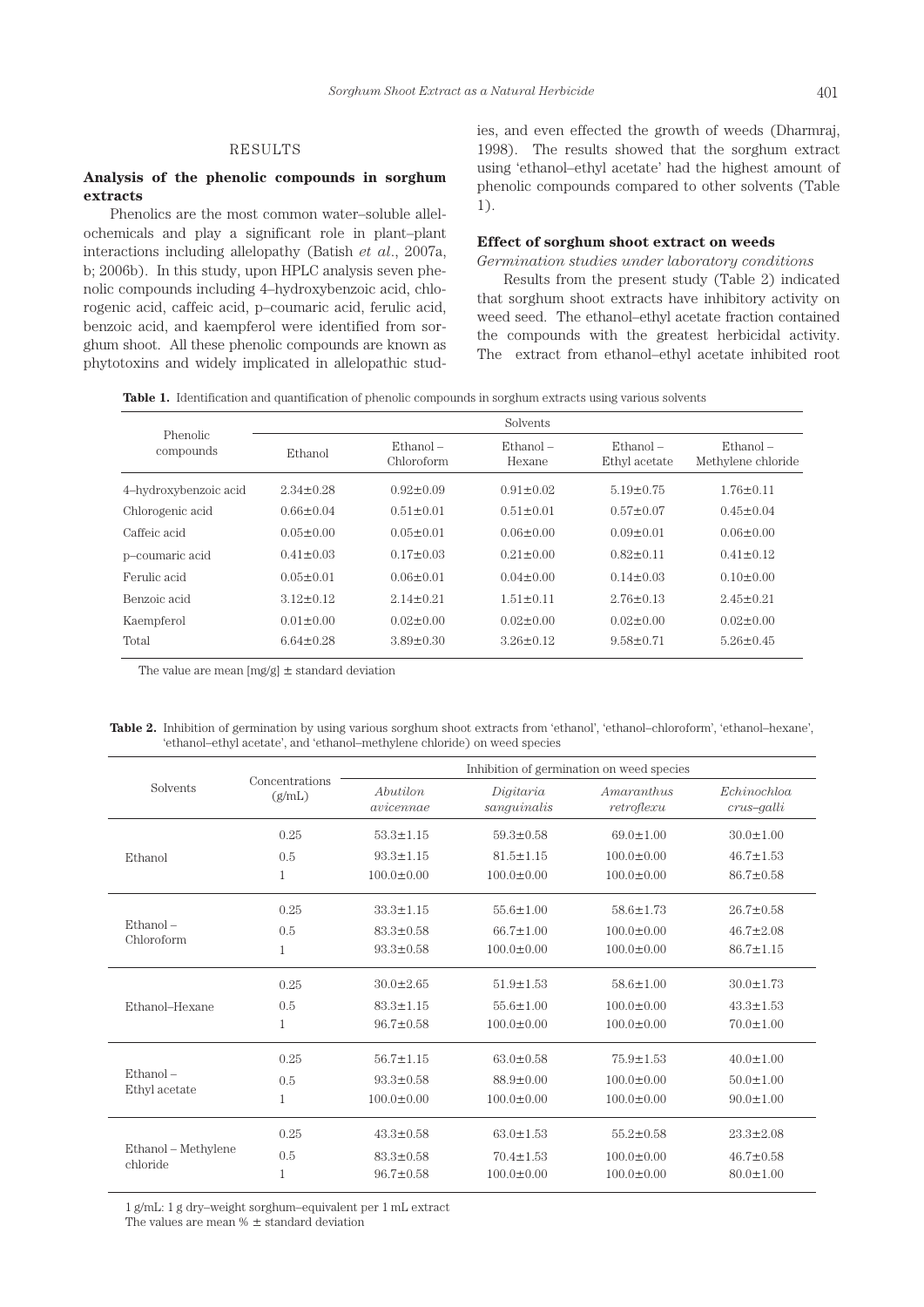growth at concentrations as low as 0.25 g/mL, and inhibition increased at higher extract concentrations (0.5 g/mL and 1 g/mL) (1 g/mL: 1 g dry–weight sorghum–equivalent per 1 mL extract). Thus, the allelochemicals extracted from sorghum shoot may effectively be bio–herbicides. To go into more detail, at 1 g/mL, inhibition of weed species (*A. avicennae*; *D. sanguinalis*, *A. retroflexus*) from the ethanol–ethyl acetate fractions was almost 100% whereas it was 90% for *E. crus–galli*. In addition, percent germination inhibition at the lowest concentration of 0.25 g/mL inhibition of weed species was 56.7% for *A. avicennae*, 63.0% for *D. sanguinalis*, 75.9% for *A. retroflexus*, and 40.0% for *E. crus–galli*.

Among the phenolic compounds 4–hydroxybenzoic acid is known for being a very potent and effective allelochemical (Weston *et al*., 1989). In addition, Rimando *et al*., 2001 illustrated that p–coumaric acid is also a strong inhibitor of seed germination. This is consistent with our results from Table 2, in which the total amounts of 4– hydroxybenzoic acid and p–coumaric acid of the ethanol–ethyl acetate extraction were present in the highest concentrations. Based upon this observation, further isolations of the allelopathic compounds focused on the ethanol–ethyl acetate fraction.

# *Herbicidal activity of sorghum shoot extracts under greenhouse conditions*

To further investigate allelopathic activities of sorghum extracts for potential weed management purposes, sorghum shoot extracts were tested on weeds as shown in Figure 1. From this result, we can easily select the extract that had the highest effect on weeds, which is the extract of sorghum by ethanol–ethyl acetate extraction. Specifically, the highest herbicide efficacy of weed control was 84.53% (*A. avicennae*) followed by 87.06% (*D. sanguinalis*), 87.79% (*A. retroflexus*), and 51.56% (*E. crus–galli*).

Various concentrations of sorghum shoot extract using 'ethanol–ethyl acetate' were used (1; 0.5; 0.25; 0.125; 0.0625 g/mL) (1 g/mL: 1 g dry–weight sorghum– equivalent per 1 mL extract). The total weed population was significantly reduced by all the treatments compared to control (Figure 2). The sorghum extracted by 'ethanol–ethyl acetate' showed the greatest effect on weeds at 1 g/mL concentration of the extract. Efficacy of the extract from ethanol–ethyl acetate fractions was 86.48% (*A. avicennae*), followed by 89.25% (*D. sanguinalis*), 90.62% (*A. retroflexus*), and 50.54% (*E. crus–galli*). At low concentration 0.0625 g/mL, the total weed population went down and the herbicide weed control efficacy also decreased by 32.23% (*A. avicennae*) followed by 33.51% (*D. sanguinalis*), 38.54% (*A. retroflexus*), and 20.43% (*E. crus–galli*). Results indicated that sorghum extract contain allelopathic potential and inhibited growth of weeds. The inhibitory degree of this species was proportional to the increase of applied concentration.

#### **Field studies**

For soil application, the extract of sorghum (by ethanol–ethyl acetate) with 1 g/mL concentration was



Fig. 1. Efficacy of sorghum shoot extracts extracted with various solvents at 1 g/mL concentration on the growth of four weed species following post–emergent studies under greenhouse conditions. The vertical bars represent the mean  $\pm$  standard deviation. 1 g/mL: 1 g dry weight sorghum–equivalent per 1 mL extract.



**Fig. 2.** Weeds response to increasing concentrations of sorghum shoot extract extracted with ethanol–ethyl acetate solvent following post–emergent studies under greenhouse conditions. The vertical bars represent the mean ± standard deviation. 1 g/mL: 1 g dry–weight sorghum–equivalent per 1 mL extract.

sprayed on soil at three occasions at "7, 14, and 21 days" after tillage and was compared with control (1 g/mL: 1 g dry–weight sorghum–equivalent per 1 mL extract). The data shown in Table 3 are of the following treatments: '7DAT', '7–14DAT', and '7–14–21DAT', respectively. Sample '7–14–21DAT' showed the best preventive method in controlling the growth and development of weeds.

For foliar application, the extracts of sorghum (by ethanol–ethyl acetate) at various concentrations of 0.25; 0.5; 1 g/mL were sprayed on weeds at the 2–3 leaf stage. The data was collected 28 days after soil preparation. Herein, the treatment with the highest concentration (1 g/mL) was the most effective compared to other concentrations (Table 3).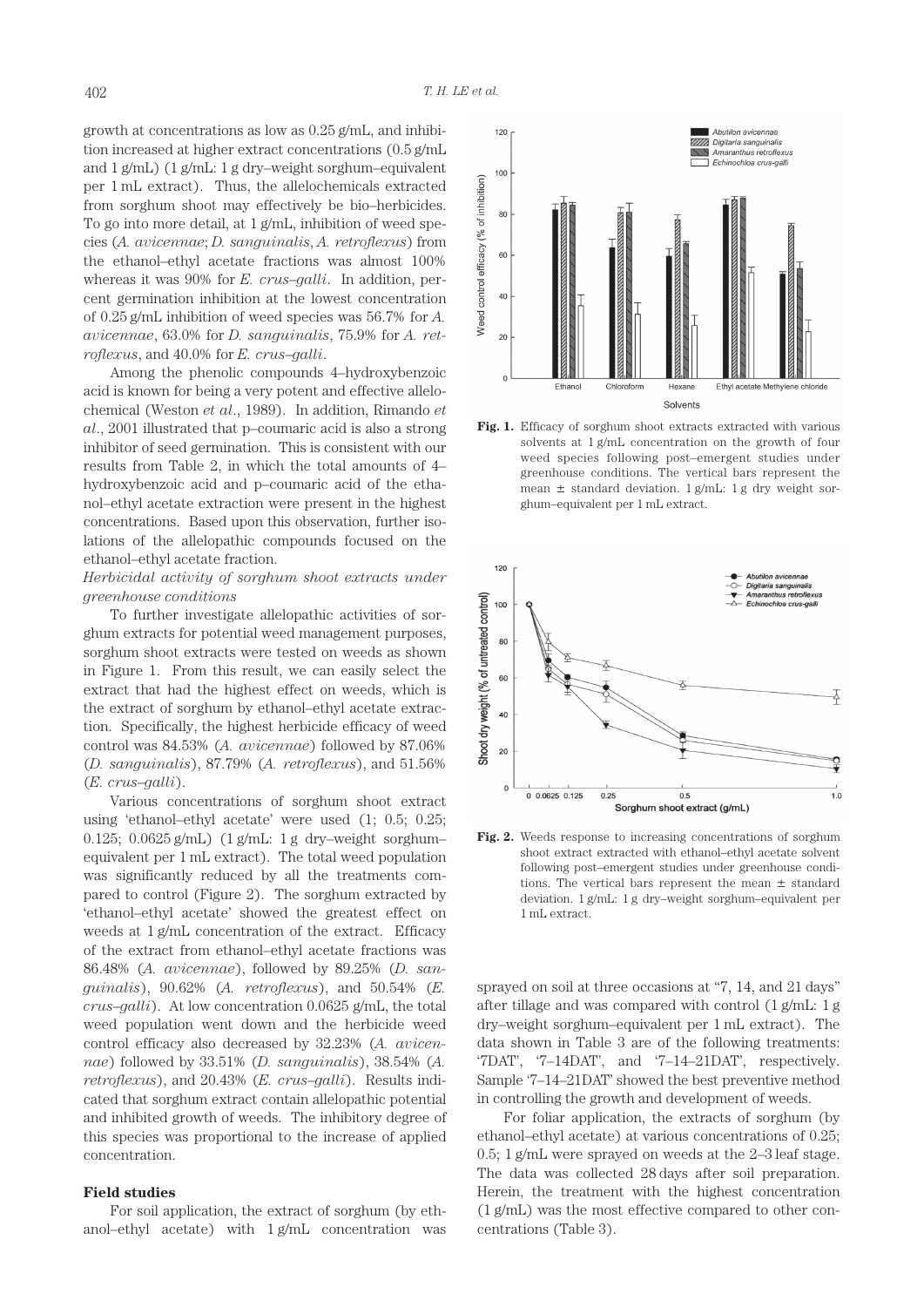**Table 3.** Effects of sorghum extract with different times of treatment and concentration on emergence and growth of weeds in paddy soils under field conditions

| Application    | Treatments         | Weed control efficacy (%) |
|----------------|--------------------|---------------------------|
| Pre-emergence  | 7 DAT              | $37.3 \pm 1.5$            |
|                | $7-14$ DAT         | $86.0 \pm 1.7$            |
|                | $7-14-21$ DAT      | $100.0 \pm 0.0$           |
| Post-emergence | $0.25$ g/mL        | $30.3 \pm 2.5$            |
|                | $0.5 \text{ g/mL}$ | $70.33 \pm 1.5$           |
|                | $1.0$ g/mL         | $98.6 \pm 2.3$            |

DAT, Day after tillage

The data were collected 28 days after treatment by visual rating (7 DAT: spray once 7 days after tillage, 7–14 DAT: spray twice 7 and 14 days after tillage, 7–14–21 DAT: spray three times 7, 14 and 21 days after tillage).

The values are mean  $% \pm$  standard deviation

#### DISCUSSION

This work was carried out to extract sorghum shoot (Hwangumchal cultivar) using various solvents (ethanol, ethanol–chloroform, ethanol–hexane, ethanol–ethyl acetate, and ethanol–methylene chloride). Among these solvents, shoot extract obtained by "ethanol–ethyl acetate' extraction performed the best in partitioning phenolic compounds (especially high contents of 4–hydroxybenzoic and p–coumaric acid).

Findings in this study confirmed that sorghum shoot had strong allelopathic activity, with significant inhibition on weed species (*Abutilon avicennae*, *Digitaria sanguinalis*, *Amaranthus retroflexus*, and *Echinochloa crus–galli*). For foliar application, both greenhouse experiments and field studies also pointed out high herbicidal activity of sorghum extract on weed species. In addition, using the sorghum shoot was extracted with ethyl acetate solvent at 1 g/mL concentration and three time of applications at 7, 14, and 21 days after tillage not only prevented the growth and development of weeds but also exhibited a strong inhibition on natural weed growth in paddy soil.

Hence, the study determined the basis for the allelopathic potential of sorghum in weed management. Furthermore, additional studies are required to evaluate the herbicidal efficacy of sorghum shoot extracts against various weed species before these methods can widely be applied and recommended to farmers for use. If proven to be an efficient method for weed management and adopted successfully by growers, it can lead to significant accomplishments in the development of sustainable agriculture.

#### AUTHOR CONTRIBUTIONS

Thi Hien LE and Wei Qiang JIA carried out substantial contribution to the concept and design on this paper. Ok Jae WON, and Jeung Ju Lee carried out analysis and interpretation of data. Yoshiyuki SHINOGI verified the data. Kee Woong PARK and Taek–Keun OH supervised the project and wrote the paper. All authors commented on the manuscript.

#### ACKNOWLEDGEMENTS

This work was carried out with the support of the "Cooperative Research Program for Agricultural Science & Technology Development" (Project No. PJ011307012017), Rural Development Administration, Republic of Korea.

### REFERENCES

- Abouziena, H. F. and W. M. Haggag 2016 Weed control in clean agriculture: A review. *Planta Daninha*, **34**(2): 377–392
- Amb, M. K. and A. S. Ahluwalia 2016 Allelopathy: Potential Role to Achieve New Milestones in Rice Cultivation. *Rice Science*, **23**(4): 165–183
- Ashraf, M. and M. Akhlaq 2007 Effects of sorghum leaves, roots and stems water extract, hand weeding and herbicide on weeds suppression and yield of wheat. *J. Agric*., **23**(2): 319–327
- Awika, J. M. and L. W. Rooney 2004 Sorghum phytochemicals and their potential impact on human health. *Phytochemistry*, **65**(9): 1199–1221
- Batish, D. R., K. Lavanya, H. P. Singh, R. K. Kohli 2007a Phenolic allelochemicals released by Chenopodium murale affect the growth, nodulation and macromolecule content in chickpea and pea. *Plant Growth Regul*, **51**: 119–128
- Batish, D. R., K. Lavanya, H. P. Singh, R. K. Kohli 2007b Root mediated allelopathic interference of Nettle–leaved Goosefoot (Chenopodium murale) on wheat (Triticum aestivum). *J. Agron. Crop Sci*, **193**: 37–44
- Batish, D. R., H. P. Singh, N. Rana, R. K. Kohli 2006b Assessment of allelopathic interference of Chenopodium album through its leachates, debris extracts, rhizosphere and amended soil. *Arch. Agron. Soil Sci*, **52**: 705–715
- Blair, A., S. H. Zahm, N. E. Pearce, E. F. Heineman, J. F. Fraumeni 1992 Clues to Cancer Etiology from Studies of Farmers. *Scandinavian Journal of Work Environment & Health*, **18**(4): 209–215
- Blum, U. 1996 Allelopathic Interactions Involving Phenolic Acids. *Journal of Nematology*, **28**(3): 259–267
- Bo, A. B., O. J. Won, H. T. Sin, J. J. Lee, K. W. Park 2017 Mechanisms of herbicide resistance in weeds. *Korean Journal of Agricultural Science*, **44**: 001–015
- Cheema, Z. A. 1988 *Weed control in wheat through sorghum allelochemicals, in Agronomy Department*. Ph. D thesis in University of Agriculture, Faisalabad, Pakistan: Pakistan.
- Cheema, Z. A. and A. Khaliq 2000 Use of sorghum allelopathic properties to control weeds in irrigated wheat in a semi arid region of Punjab. *Agriculture, Ecosystems & Environment*, **79**(2): 105–112
- Dharmraj, G. 1998 *Allelopathic influence of sunflower on field crops*. In: Abstracts III International Congress of Allelopathy in Ecological Agriculture and Forestry (Eds., Narwal SS, Itnal CJ, Hoagland RE, Dilday RH and Reigosa MJ). University of Agricultural Sciences, Dharwad. Indian Society of Allelopathy, Haryana Agriculture Univeristy, Hisar, India. p. 142
- Einhellig, F. A. and I. F. Souza 1992 Phytotoxicity of sorgoleone found in grain Sorghum root exudates. *Journal of Chemical Ecology*, **18**(1): 1–11
- Hwang, K. S., S. Jung, S. C. Kim, D. Y. Chung, K. W. Park 2017 Occurrence and distribution characteristics of weed species in organic paddy fields. *Korean Journal of Agricultural Science*, **44**: 325–331
- Hien, L. T, Su Hyuk, P., Yun Ji, P., Ok Ja,e W., Jae–Box, H., Sang Un, P., Kee Woong, P 2015 Allelopathy in Sorghum bicolor